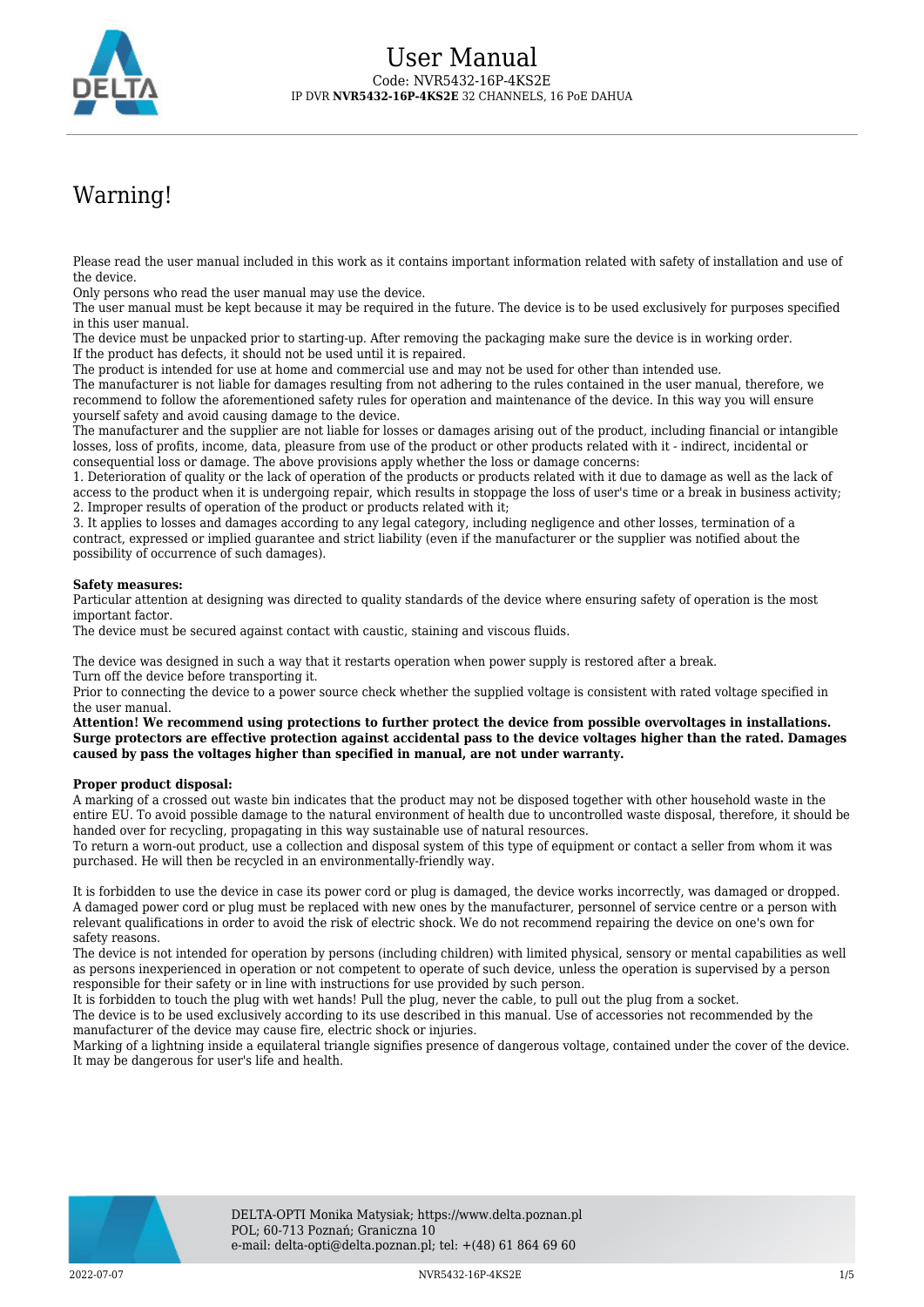



| Standard:                           | TCP/IP                                                                                                                                                                                                                          |
|-------------------------------------|---------------------------------------------------------------------------------------------------------------------------------------------------------------------------------------------------------------------------------|
| Supported resolutions:              | max. 12 Mpx - 4000 x 3000 px                                                                                                                                                                                                    |
| Video outputs:                      | 2 pcs HDMI<br>2 pcs VGA                                                                                                                                                                                                         |
| Audio support:                      | 32 Channels - Audio from cameras                                                                                                                                                                                                |
| Audio inputs:                       | 1 pcs CINCH                                                                                                                                                                                                                     |
| Audio outputs:                      | 2 pcs CINCH                                                                                                                                                                                                                     |
| Image compression method:           | H.265 / H.265+ / H.264 / H.264+ / MJPEG                                                                                                                                                                                         |
| USB:                                | 1 pcs USB 2.0<br>2 pcs USB 3.0                                                                                                                                                                                                  |
| Supported hard drives:              | 4 x 10 TB SATA III + 1 eSATA                                                                                                                                                                                                    |
| Recording modes:                    | Manual, Sensor, Motion detection, Schedule                                                                                                                                                                                      |
| Network protocols:                  | HTTP, HTTPS, TCP/IP, IPv4/IPv6, UPnP, SNMP, RTSP, UDP, SMTP, NTP, DHCP,<br>DNS, DDNS, PPPoE, IP Filter, FTP, IP Search, Alarm Server, ONVIF 2.4                                                                                 |
| Switch PoE:                         | • 16-port PoE Switch built-in, 25.5 W / Channel, PoE (802.3af/at), max. 150 W (total)<br>• ePoE - 800 m : 1  8 ports                                                                                                            |
| External storage devices backup:    | Backup to USB drive (pendrive, external drive)                                                                                                                                                                                  |
| Searching and playback the records: | Records searching: by time and events type. Records playback: forward, backward,<br>fast, slow<br>Advanced searching (to the one second accuracy)<br>All channels synchronous playback, Smart Search function                   |
| Bitrate:                            | max. 320 Mbps                                                                                                                                                                                                                   |
| Network functions:                  | Full support via network, Remote records copying, Web Server built-in<br>max. 128 on-line users                                                                                                                                 |
| Mobile phones support:              | Port no.: 37777 or access by a cloud (P2P)<br>• Android: Free application DMSS<br>• iOS (iPhone): Free application DMSS<br>See how to configure the P2P function in Dahua recorders and how to enable the<br>mobile application |



DELTA-OPTI Monika Matysiak; https://www.delta.poznan.pl POL; 60-713 Poznań; Graniczna 10 e-mail: delta-opti@delta.poznan.pl; tel: +(48) 61 864 69 60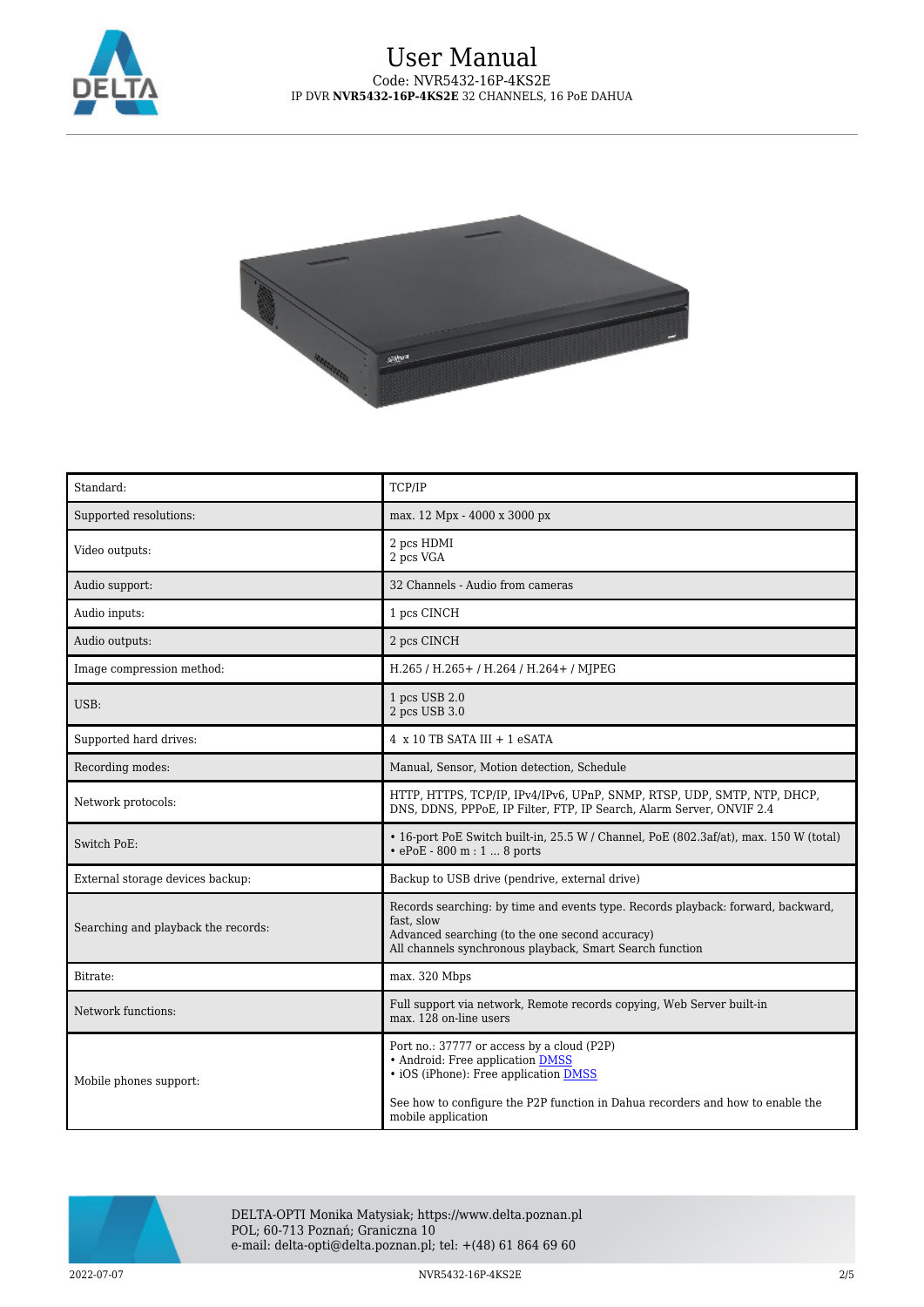

### User Manual Code: NVR5432-16P-4KS2E IP DVR **NVR5432-16P-4KS2E** 32 CHANNELS, 16 PoE DAHUA

| Default IP address:              | 192.168.1.108                                                                                                                                                                            |
|----------------------------------|------------------------------------------------------------------------------------------------------------------------------------------------------------------------------------------|
| Default admin user / password:   | $admin / -$<br>The administrator password should be set at the first start                                                                                                               |
| Web browser access ports:        | 80, 37777                                                                                                                                                                                |
| PC client access ports:          | 37777                                                                                                                                                                                    |
| Mobile client access ports:      | 37777                                                                                                                                                                                    |
| <b>RTSP URL:</b>                 | rtsp://admin.hasb $@192.168.1.108.554/cam/realmonitor?channel=1$ &subtype=0 -<br>Main stream<br>rtsp://admin.hasho@192.168.1.108:554/cam/realmonitor?channel=1&subtype=1 - Sub<br>stream |
| Alarm inputs / outputs:          | 16/6                                                                                                                                                                                     |
| PTZ control:                     | IP Speed Dome Cameras                                                                                                                                                                    |
| Motion Detection:                | 22 x 18 motion zones - after motion detection records detected channels only                                                                                                             |
| Intelligent Image Analysis:      | ✓                                                                                                                                                                                        |
| Mouse support:                   | ✓                                                                                                                                                                                        |
| IR remote controller in the set: |                                                                                                                                                                                          |
| Power supply:                    | 100  240 V AC @ 50 / 60 Hz                                                                                                                                                               |
| Weight:                          | $4.65$ kg                                                                                                                                                                                |
| Dimensions:                      | 440 x 411 x 76 mm                                                                                                                                                                        |
| Supported languages:             | Polish, English, Bulgarian, Czech, Danish, Finnish, French, Greek, Spanish, Dutch,<br>German, Portuguese, Russian, Romanian, Serbian, Slovak, Slovenian, Hungarian,<br>Italian           |
| Country of origin:               | China                                                                                                                                                                                    |
| Manufacturer / Brand:            | <b>DAHUA</b>                                                                                                                                                                             |
| Guarantee:                       | 3 years                                                                                                                                                                                  |

Top view:



Rear panel:



In the kit:



DELTA-OPTI Monika Matysiak; https://www.delta.poznan.pl POL; 60-713 Poznań; Graniczna 10 e-mail: delta-opti@delta.poznan.pl; tel: +(48) 61 864 69 60

2022-07-07 NVR5432-16P-4KS2E 3/5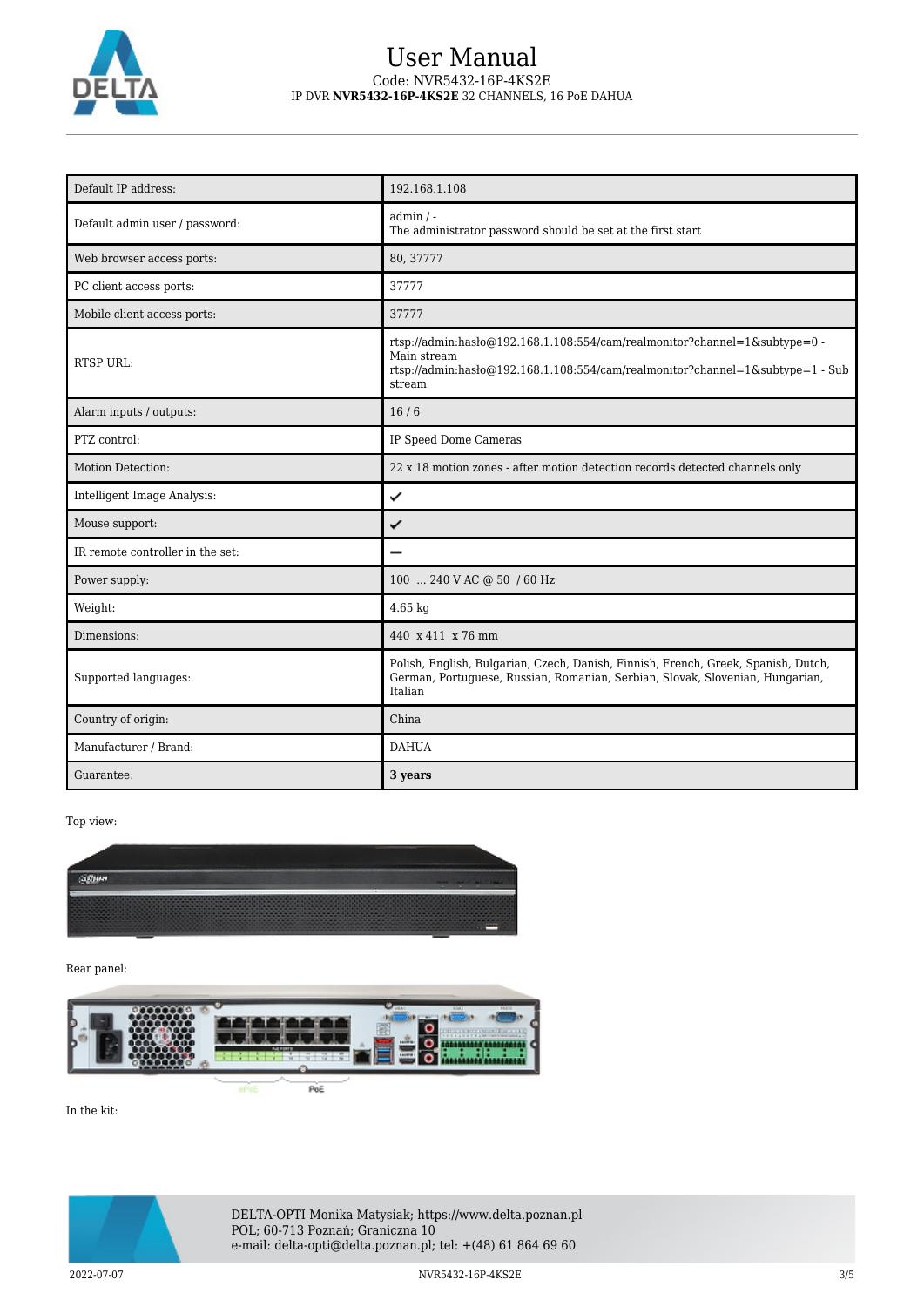

## User Manual Code: NVR5432-16P-4KS2E IP DVR **NVR5432-16P-4KS2E** 32 CHANNELS, 16 PoE DAHUA









DELTA-OPTI Monika Matysiak; https://www.delta.poznan.pl POL; 60-713 Poznań; Graniczna 10 e-mail: delta-opti@delta.poznan.pl; tel: +(48) 61 864 69 60